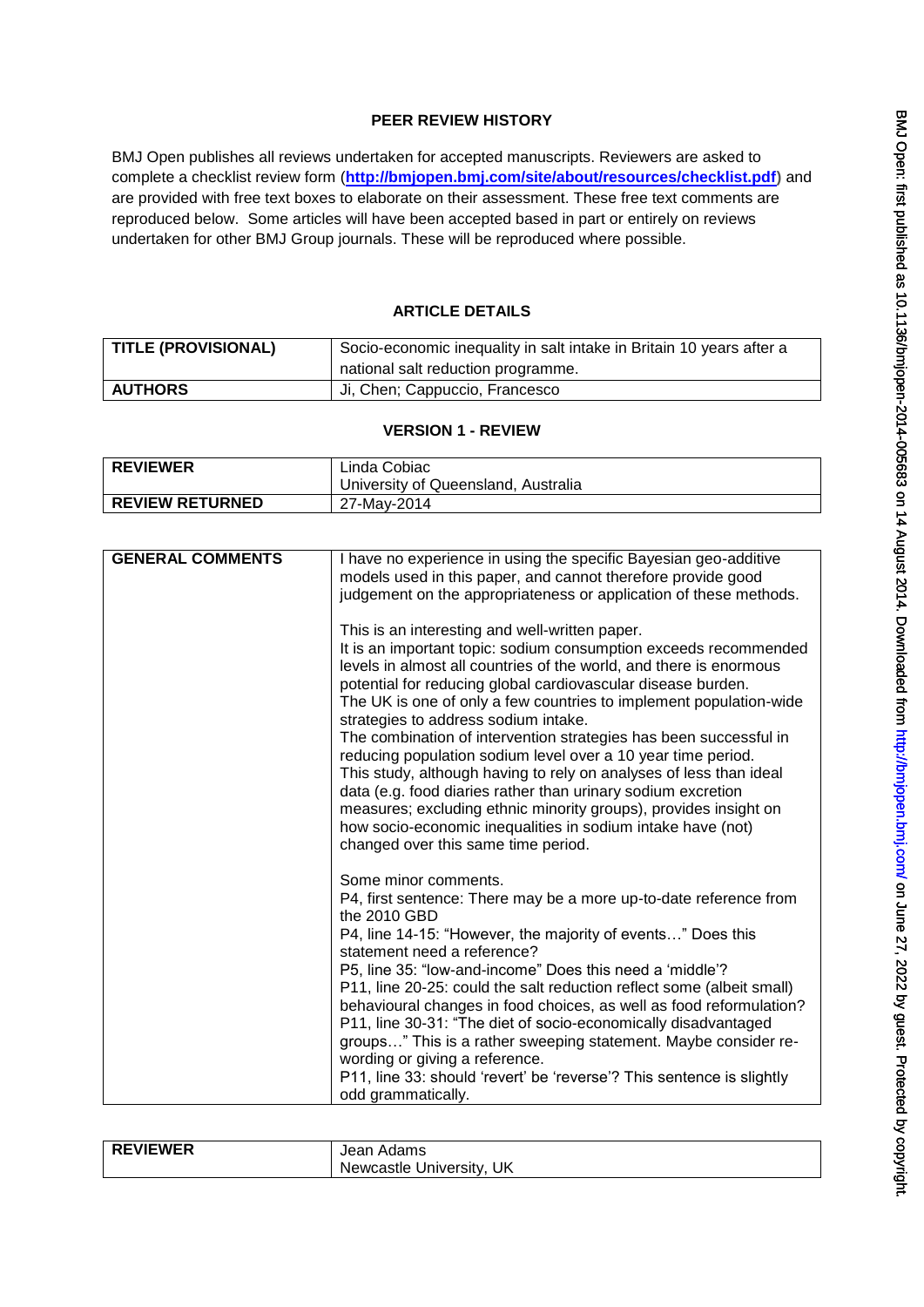|  |  |  |  | l 1-Jun-2014 |  |  |
|--|--|--|--|--------------|--|--|
|--|--|--|--|--------------|--|--|

| <b>GENERAL</b><br><b>COMMEN</b><br>TS | This is an interesting analysis of socio-economic inequalities in salt intake in Great<br>Britain from the 2008-11 National Diet and Nutrition Survey, comparing results to<br>previous data from 2000-01 to explore change over time. The topic is very valuable and<br>the authors have identified the potential of these data that have been relatively<br>underexploited to date. There are a number of limitations in data analysis and<br>interpretation that could be relatively easily addressed to improve the quality of the<br>manuscript. However, given that a key aim of the paper is to explore changes in<br>inequalities over time, and urinary sodium data (comparable to that used in the 2000-01<br>analysis) is not yet available for the 2008-11 cohort, I would suggest that the authors be<br>encouraged to wait until this data is available in order to perform a true like-for-like<br>comparison. |
|---------------------------------------|-------------------------------------------------------------------------------------------------------------------------------------------------------------------------------------------------------------------------------------------------------------------------------------------------------------------------------------------------------------------------------------------------------------------------------------------------------------------------------------------------------------------------------------------------------------------------------------------------------------------------------------------------------------------------------------------------------------------------------------------------------------------------------------------------------------------------------------------------------------------------------------------------------------------------------|
|                                       | <b>Substantive comments</b>                                                                                                                                                                                                                                                                                                                                                                                                                                                                                                                                                                                                                                                                                                                                                                                                                                                                                                   |
|                                       | I would have like to see more information in the introduction concerning the previous<br>analysis – particularly, what measure of SEP was used and whether there were any<br>differences in inequalities seen between different measures of SEP (as was found in the<br>current analysis).                                                                                                                                                                                                                                                                                                                                                                                                                                                                                                                                                                                                                                    |
|                                       | The introduction and discussion lack strong theoretical grounding in terms of<br>'intervention generated inequalities'. Reviews and concept pieces have identified that<br>some types interventions are likely to widen, and others narrow, inequalities. I'd like to<br>see the UK salt reduction programme put in the context of this theory and evidence and<br>so the case made for why the programme might, or might not, have reduced<br>inequalities. Would also be helpful to pick up on this in the discussion. The current<br>literature would suggest that this sort of population level intervention should reduce<br>inequalities. So the fact that it doesn't appear to have done needs explored.                                                                                                                                                                                                               |
|                                       | The introduction, discussion, and the approach to analysis do not to take into account<br>the literature on how to measure inequalities in health. The measurement approach can<br>have important implications for conclusions drawn. For example, the current work<br>explores relative differences between socio-economic groups - and finds an increase in<br>inequality. But I suspect (although would like to see the data presented here) that if<br>absolute differences were explored, there may have been a decrease in inequality.<br>There is a useful report on this here:<br>http://www.scotpho.org.uk/downloads/scotphoreports/scotpho071009_measuringinequa<br>lities rep.pdf                                                                                                                                                                                                                                  |
|                                       | I wasn't sure why non-white and Northern Irish people couldn't have been included in<br>the overall analysis - even if not in some specific analyses.                                                                                                                                                                                                                                                                                                                                                                                                                                                                                                                                                                                                                                                                                                                                                                         |
|                                       | The "range of important covariates" adjusted for should be detailed. There is lots of<br>detail in the methods section concerning variables that it is not obvious were included in<br>the analysis; and it would be valuable to justify why the covariates included were<br>considered to be potential confounders. For example, how might blood pressure<br>confound the SEP-salt intake relationship?                                                                                                                                                                                                                                                                                                                                                                                                                                                                                                                      |
|                                       | I disagree with the conclusion that "social inequalities in salt consumption have<br>remained". This is only the case for when SEP is measured by education, and not by<br>occupation. More consideration and exploration of why the difference by different<br>measures of SEP would be useful. Also, from Table 3, the trend in sodium consumption                                                                                                                                                                                                                                                                                                                                                                                                                                                                                                                                                                          |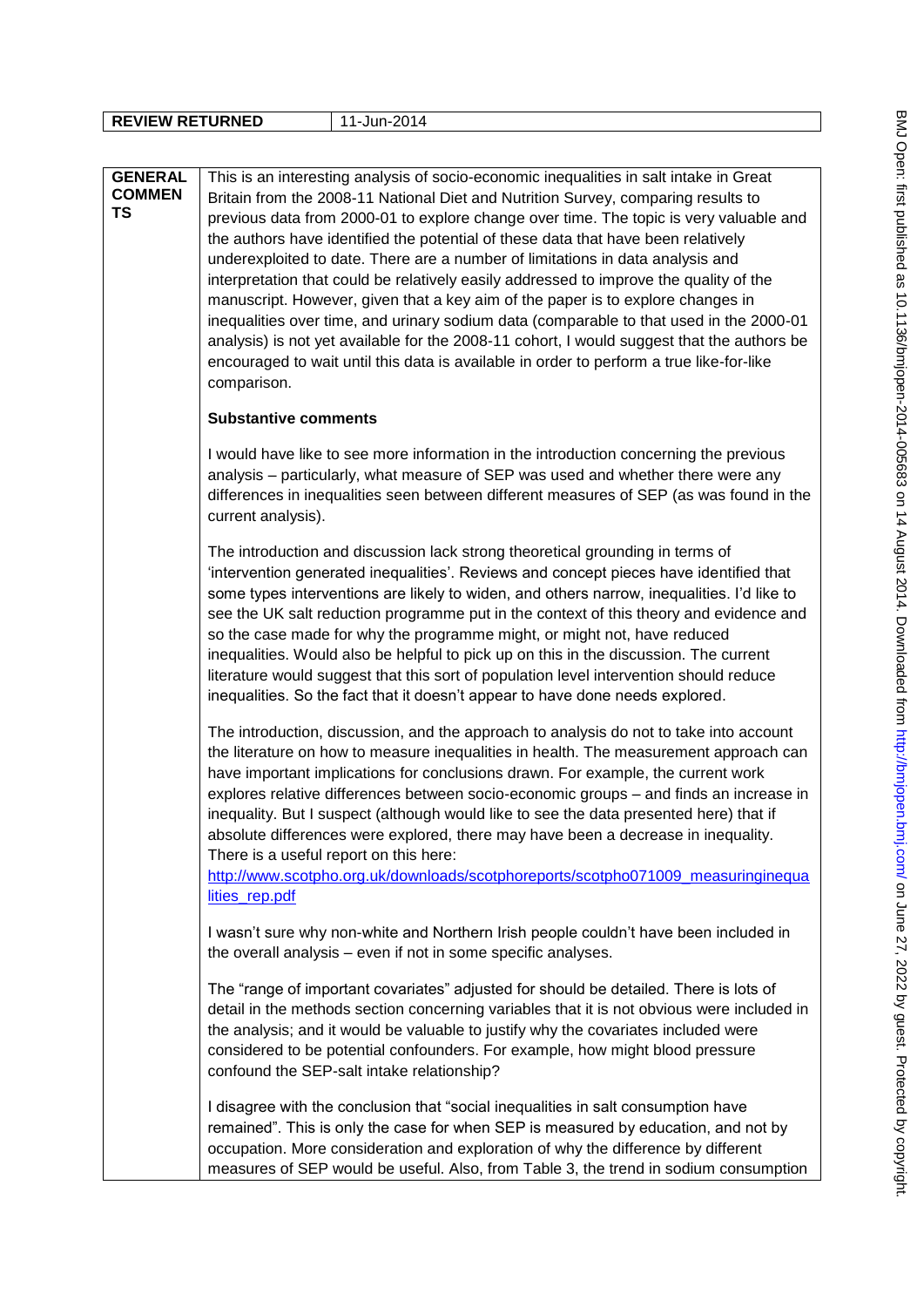by education is not straightforwardly progressive across educational groups and this should be considered further. It seems possible that there are socio-economic differences in how discretionary salt has responded to changes in prepared food salt. So less affluent individuals may have added more discretionary salt than previously, whereas more affluent may have not. Furthermore, the exclusion of discretionary salt from the 2008-11 data set means that like is not being compared with like when exploring differences in inequalities over time. For this reason, I think it there is a strong justification for waiting until urinary sodium data are available from the rolling programme NDNS before attempting the analyses reported here. Reference is made to a study that reports urinary sodium data from 2011 (ref 21) – if those authors have the data, why not the authors of the current manuscript? It is a massive oversimplification to say "the diet of socio-economically disadvantaged groups is made of low-quality, salt-dense, high-fat, high-calorie unhealthy cheap foods". This statement should be unpacked and referenced. There are certainly socio-economic differences in dietary quality. But this statement is caricature. The relative differences in salt intake reported – 5-6% - seem quite small. Why are they smaller than the 9% difference reported in Australia? How important are such small differences? The conclusion could have been stated without doing the work reported. It would be better formulated as a concise response to the aims. **Minor comments/typos (line numbers as generated by ScholarOne)** P4, line 47-8. I think there is a typo here and 15% should be 25%? The figure 25% is used throughout the rest of the manuscript. P5, line 24. I think "poor diet" is preferable to "bad diet" – dietary quality is not dichotomous. P5, line 33-7. I didn"t understand this sentence. There are words missing, but I wasn"t even sure what the intended meaning was. P6, line 23. Please explain why some people completed 3-day, and others 4-day food diary. P7, line 10. There are better references for NS-SEC than NDNS documentation. Please cite the report describing the development of the tool. P7, line 38-9. I presume the outcome of interest was *daily* sodium intake? P8, line 6-7. Please explain the relevance of "UK Boarders". P8, line 29. What's the rationale for alpha=0.1 in models? Is this standard? P8, line 55. What is an "observatory map"? P9, line22-23. I don"t understand what is implied by "5-category factors". P11, lines 8-9 and 19. Why are the figures of 1.4g and 0.9g reduction in population salt intake not the same? Aren't these figures calculated from the same data. I think

perhaps you need to clarify throughout that the figures reported from the current data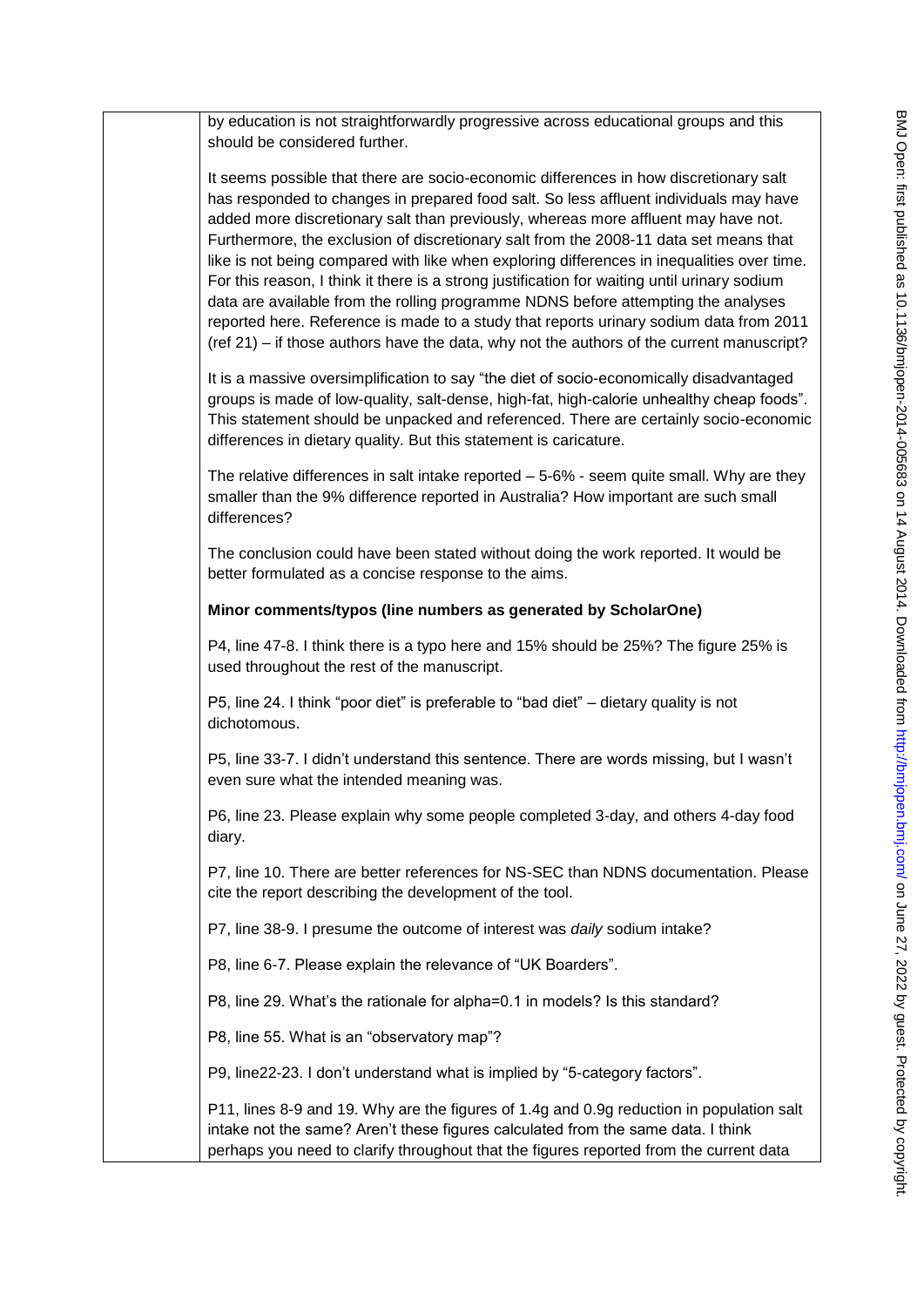# **VERSION 1 – AUTHOR RESPONSE**

Reviewer Name Linda Cobiac

Institution and Country University of Queensland, Australia

Please state any competing interests or state "None declared": None declared

I have no experience in using the specific Bayesian geo-additive models used in this paper, and cannot therefore provide good judgement on the appropriateness or application of these methods. This is an interesting and well-written paper.

It is an important topic: sodium consumption exceeds recommended levels in almost all countries of the world, and there is enormous potential for reducing global cardiovascular disease burden.

The UK is one of only a few countries to implement population-wide strategies to address sodium intake.

The combination of intervention strategies has been successful in reducing population sodium level over a 10 year time period.

This study, although having to rely on analyses of less than ideal data (e.g. food diaries rather than urinary sodium excretion measures; excluding ethnic minority groups), provides insight on how socioeconomic inequalities in sodium intake have (not) changed over this same time period.

Some minor comments.

QUESTION: P4, first sentence: There may be a more up-to-date reference from the 2010 GBD ANSWER: Thank you. We have replaced the previous reference with Lozano R et al. Lancet 2012;380:2095-128

Q: P4, line 14-15: "However, the majority of events…" Does this statement need a reference? A: Thank you. We have now added Lewington et al Lancet 2002;360:1903-13

Q. P5, line 35: "low-and-income" Does this need a "middle"?

A. Thank you. The reviewer is correct. However, we have removed that sentence as out of place in the context.

Q. P11, line 20-25: could the salt reduction reflect some (albeit small) behavioural changes in food choices, as well as food reformulation?

A. We feel this is unlikely as recent evidence from the analysis of data for take-home food and beverage purchases from British households in 2010 indicates that shopping baskets of higher SES groups are healthier (proportionally more purchasing of fiber, protein and total sugars and less sodium) than those of lower SES groups (Pechey R et al. 2013).

Q. P11, line 30-31: "The diet of socio-economically disadvantaged groups…" This is a rather sweeping statement. Maybe consider re-wording or giving a reference.

A. Thank you. The sentence briefly but, in our view, effectively, summarises a wealth of evidence supporting our statement. We now add 8 references, a portion of the extensive literature around the subject.

Q. P11, line 33: should "revert" be "reverse"? This sentence is slightly odd grammatically. A. Thank you. It should have been 'reverse'. Amended.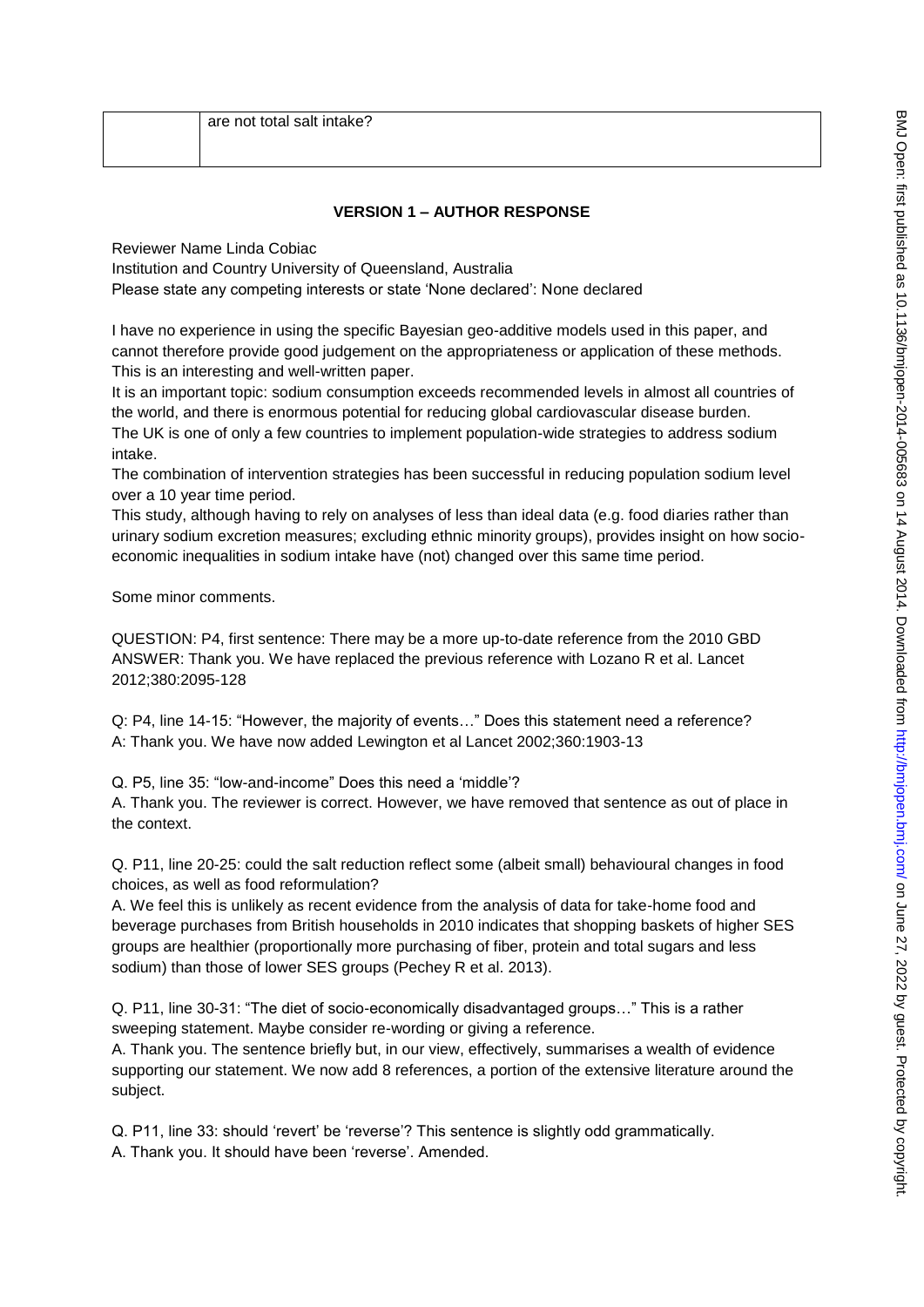### Reviewer Name Jean Adams Institution and Country Newcastle University, UK Please state any competing interests or state "None declared": None declared

Q. This is an interesting analysis of socio-economic inequalities in salt intake in Great Britain from the 2008-11 National Diet and Nutrition Survey, comparing results to previous data from 2000-01 to explore change over time. The topic is very valuable and the authors have identified the potential of these data that have been relatively underexploited to date. There are a number of limitations in data analysis and interpretation that could be relatively easily addressed to improve the quality of the manuscript. However, given that a key aim of the paper is to explore changes in inequalities over time, and urinary sodium data (comparable to that used in the 2000-01 analysis) is not yet available for the 2008-11 cohort, I would suggest that the authors be encouraged to wait until this data is available in order to perform a true like-for-like comparison.

A. We thank the reviewer for her thoughtful and useful comments that we have tried and take on board whenever possible. One aspect that is raised here and later, however, needs clarification. We had raised the query of the urine data to the UK Data Service before the start of our analysis and learned that "the data will not be available until after the year 4 report has been published when year's 1-4 will be deposited" (i.e. 2008-2012). However, the complete urine data are still not available in the UK Data Service database (checked 24/06/2014). Whilst in the 2000-1 NDNS 24h urine collections were carried out in the whole national sample of adults, in the 2008-11 three cohorts were assessed with 24h urine collections, including participants aged four to 18 years and 65 years and over in Years 1 to 4 combined of the NDNS Rolling Programme (RP). The RP data recently published1 add to previous publications 1,2,3,4 by estimating the mean and population distribution of 24-hour salt intake (g per day) in the UK among those aged four to 18 years and 65 years and over, based on analysis of sodium in 24-hour urine collections2. Results for adults aged 19 to 64 years (the objective of our analysis) are not presented in this publication because results for this age group, based on data collected separately and over a shorter time period in England (2011) and Scotland (2009/10), were published in 2012 and 2011, respectively3-4. We shall rephrase our paper by making absolutely clear that the comparison of the present paper only refers to salt intake assessed by dietary means which realistically does not include the proportion of discretionary salt use.

1. 14/05/2014: https://www.gov.uk/government/publications/national-diet-and-nutrition-survey-resultsfrom-years-1-to-4-combined-of-the-rolling-programme-for-2008-and-2009-to-2011-and-2012)

2. Chapter 7 in Public Health England & Food Standard Agency. National Diet and Nutrition Survey. Results from Years 1, 2, 3 and 4 (combined) of the Rolling Programme (2008/2009 – 2011/2012). A survey carried out on behalf of Public Health England and the Food Standards Agency. Bates B, Lennox A, Prentice A, Bates C, Page P, Nicholson S and Swan G eds., 2014; pp. 1-158).

3. National Diet and Nutrition Survey - Assessment of dietary sodium in adults (aged 19 to 6four years) in England, 2011 report.

https://www.gov.uk/government/uploads/system/uploads/attachment\_data/file/127916/Sodium-Survey-England-2011\_Text\_to-DH\_FINAL1.pdf.pdf (accessed 25/06/14).

4. A survey of 24-hour urinary sodium excretion in a representative sample of the Scottish population as a measure of salt intake, April 2011;

http://food.gov.uk/scotland/researchscot/scotlandresearch/ScotlandProjectList/s14047/ (accessed 25/06/14).

Substantive comments

Q. I would have like to see more information in the introduction concerning the previous analysis –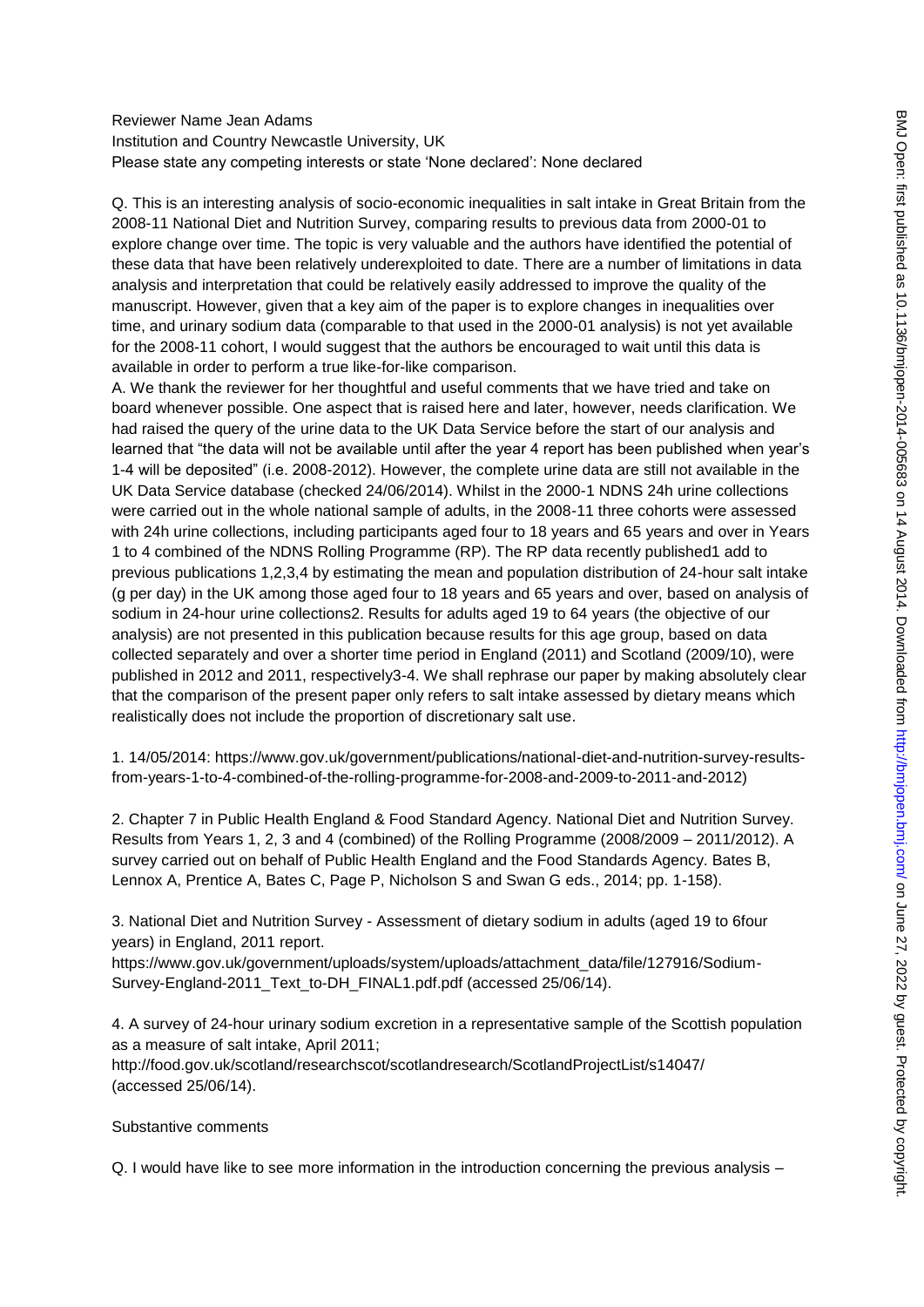particularly, what measure of SEP was used and whether there were any differences in inequalities seen between different measures of SEP (as was found in the current analysis).

A. We have added a sentence in the Background to expand on the results of the previous analysis. "In 2,105 men and women aged 19-64 years, salt consumption was assessed using both 7-day dietary records and 24h urinary sodium excretion. Socio-economic position was defined both on head of household occupation and on participant"s educational attainment. Bayesian geo-additive models via Markov Chain Monte Carlo simulations were used to test the independent associations accounting for linear and non-linear effects and spatial variations. Both dietary and total salt consumption were higher in Scotland and in lower socio-economic groups, whether assessed by occupation or by educational attainment (with difference estimates varying from 4% to 9%)."

Q. The introduction and discussion lack strong theoretical grounding in terms of "intervention generated inequalities". Reviews and concept pieces have identified that some types interventions are likely to widen, and others narrow, inequalities. I"d like to see the UK salt reduction programme put in the context of this theory and evidence and so the case made for why the programme might, or might not, have reduced inequalities. Would also be helpful to pick up on this in the discussion. The current literature would suggest that this sort of population level intervention should reduce inequalities. So the fact that it doesn"t appear to have done needs explored.

A. Thank you. We agree with the reviewer that the current theories would suggest a reduction in SES inequalities with population level interventions. It is why in this context we find our results of interest. We have expanded in Background.

"In general, "downstream" preventive interventions with focus on individual behavioural changes are more likely to increase health inequalities than "upstream" social or policy interventions ®. Amongst the former, media campaigns may be particularly likely to increase inequalities whilst the latter tend to reduce health inequalities, as they are usually 'structural'27."

"Fifth, the UK salt reduction programme started with three waves of media campaigns to increase awareness and change behaviour. The engagement with industry, which included target settings and food reformulation, was implemented later and its effects might not have had enough time to impact on social inequalities."

Q. The introduction, discussion, and the approach to analysis do not to take into account the literature on how to measure inequalities in health. The measurement approach can have important implications for conclusions drawn. For example, the current work explores relative differences between socio-economic groups – and finds an increase in inequality. But I suspect (although would like to see the data presented here) that if absolute differences were explored, there may have been a decrease in inequality. There is a useful report on this here:

http://www.scotpho.org.uk/downloads/scotphoreports/scotpho071009\_measuringinequalities\_rep.pdf A. Our conclusions do not suggest an "increase" in inequalities but - rather - that inequalities are still detectable after the 8-year programme. We have now re-phrased our manuscripts in places to make this absolutely clear. We have also extended our Introduction with basic reference to measures of inequalities in health as suggested5-8.

5. ScotPHO. Measuring socio-economic inequalities in health: a practical guide, 2007; pp. 1-7 6. Mackenbach JP and Kunst A. Measuring the magnitude of socio-economic inequalities in health: and overview of available measures illustrated with two examples from Europe. Social Science Medicine. 1997;44(6): 757-771

7. Wagstaff A, Paci P, Van Doorslaer E. On the measurement of inequalities in health. Social Science and Medicine. 1991; 33(5): 545-557

8. Gakidou EE, Murray CJL, Frenk J. Defining and measuring health inequality: an approach based on the distribution on health expectancy. Bull WHO 2000; 78:42-54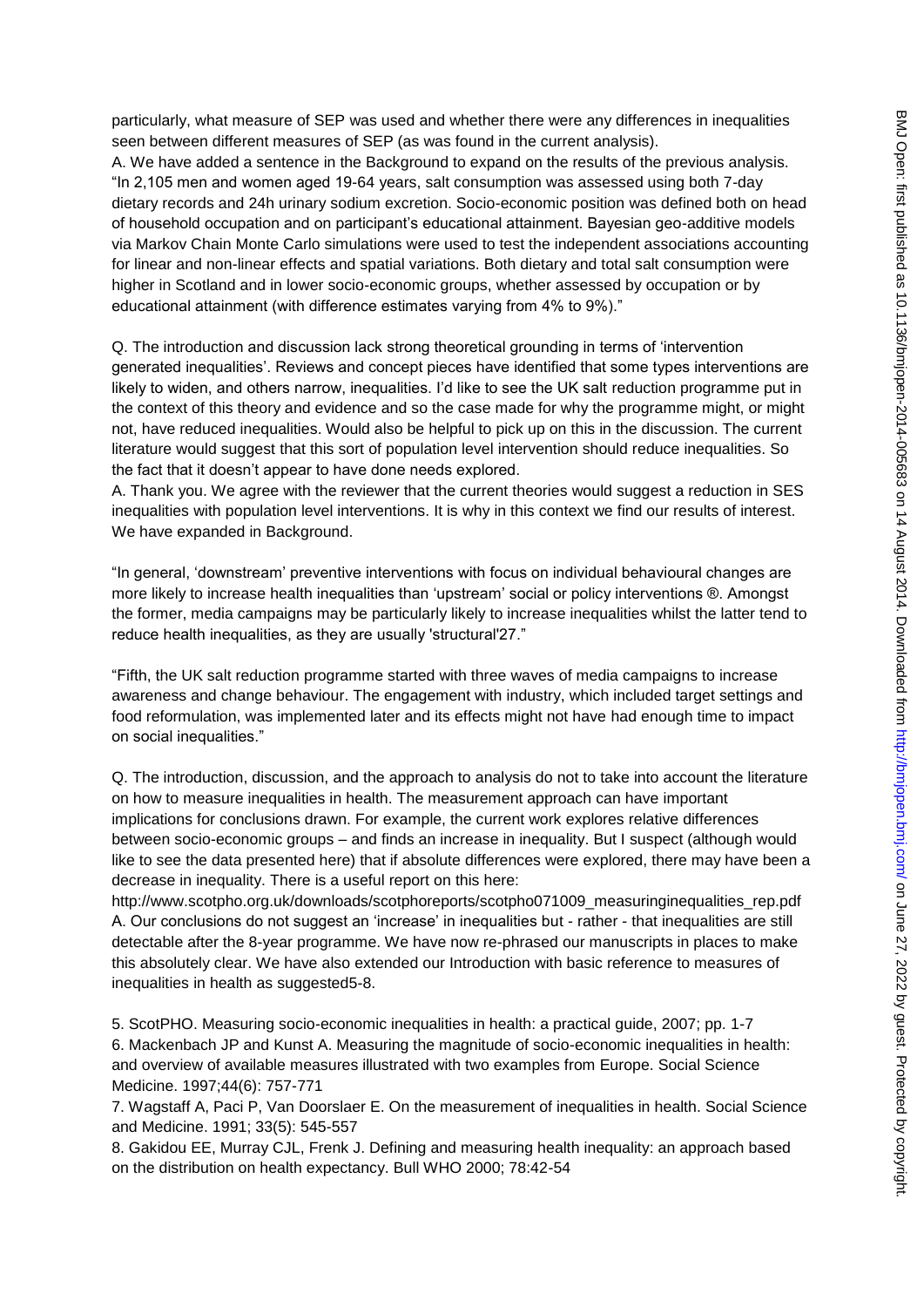Q. I wasn"t sure why non-white and Northern Irish people couldn"t have been included in the overall analysis – even if not in some specific analyses.

A. The number of non-white participants in the survey is small. In the 2008-2011 data, only 10% (n=117) of the adults sample come from minor ethnic background, which includes Asian, Black, Chinese, mixed and other. Considering the potential heterogeneity between ethnic groups and, in particular, when compared by region, the number of ethnic groups in each region is extremely small, which, if the participants are included in the analysis, may lead to unreliable conclusions. Northern Ireland was excluded from the analysis because Bayesian geo-additive models are best applied when a "connected" map is available. That is, each region in the map is expected to be connected with one or more other regions so that a network of neighbouring regions can be defined by the map to provide the estimation basis for the spatial dependence. In our analysis, however, Northern Ireland (NI) is separated from mainland Britain. Unfortunately, there is no widely agreed criterion to define which regions can be considered as the neighbours of NI. Hence, the NI data were not used (see Geographical boundaries).

Q. The "range of important covariates" adjusted for should be detailed. There is lots of detail in the methods section concerning variables that it is not obvious were included in the analysis; and it would be valuable to justify why the covariates included were considered to be potential confounders. For example, how might blood pressure confound the SEP-salt intake relationship? A. The covariates included in the models are the conventional participants" socio-demographic factors. We used the same covariates as those used in our previous analysis, which enabled us to make a like-for-like comparison in terms of salt intake and model generalizability. They are all listed in Table 3 with their coefficients.

Q. I disagree with the conclusion that "social inequalities in salt consumption have remained". This is only the case for when SEP is measured by education, and not by occupation. More consideration and exploration of why the difference by different measures of SEP would be useful. Also, from Table 3, the trend in sodium consumption by education is not straightforwardly progressive across educational groups and this should be considered further.

A. We have removed a sentence in abstract and re-phrased Key messages in box

Q. It seems possible that there are socio-economic differences in how discretionary salt has responded to changes in prepared food salt. So less affluent individuals may have added more discretionary salt than previously, whereas more affluent may have not. Furthermore, the exclusion of discretionary salt from the 2008-11 data set means that like is not being compared with like when exploring differences in inequalities over time. For this reason, I think it there is a strong justification for waiting until urinary sodium data are available from the rolling programme NDNS before attempting the analyses reported here.

A. Please see previous response of data availability.

Q. Reference is made to a study that reports urinary sodium data from 2011 (ref 21) – if those authors have the data, why not the authors of the current manuscript?

A. The urinary sodium data quoted in He et al (2014) were extracted from the NDNS England Sodium Survey 2011

(https://www.gov.uk/government/uploads/system/uploads/attachment\_data/file/213420/Sodium-Survey-England-2011\_Text\_to-DH\_FINAL1.pdf), which collected data from two sources: the core NDNS sample and a "Sodium Boost" study. Although both urine data collection followed the NDNS protocol, the survey is different form the NDNS and the data cannot be used in our analysis.

Q. It is a massive oversimplification to say "the diet of socio-economically disadvantaged groups is made of low-quality, salt-dense, high-fat, high-calorie unhealthy cheap foods". This statement should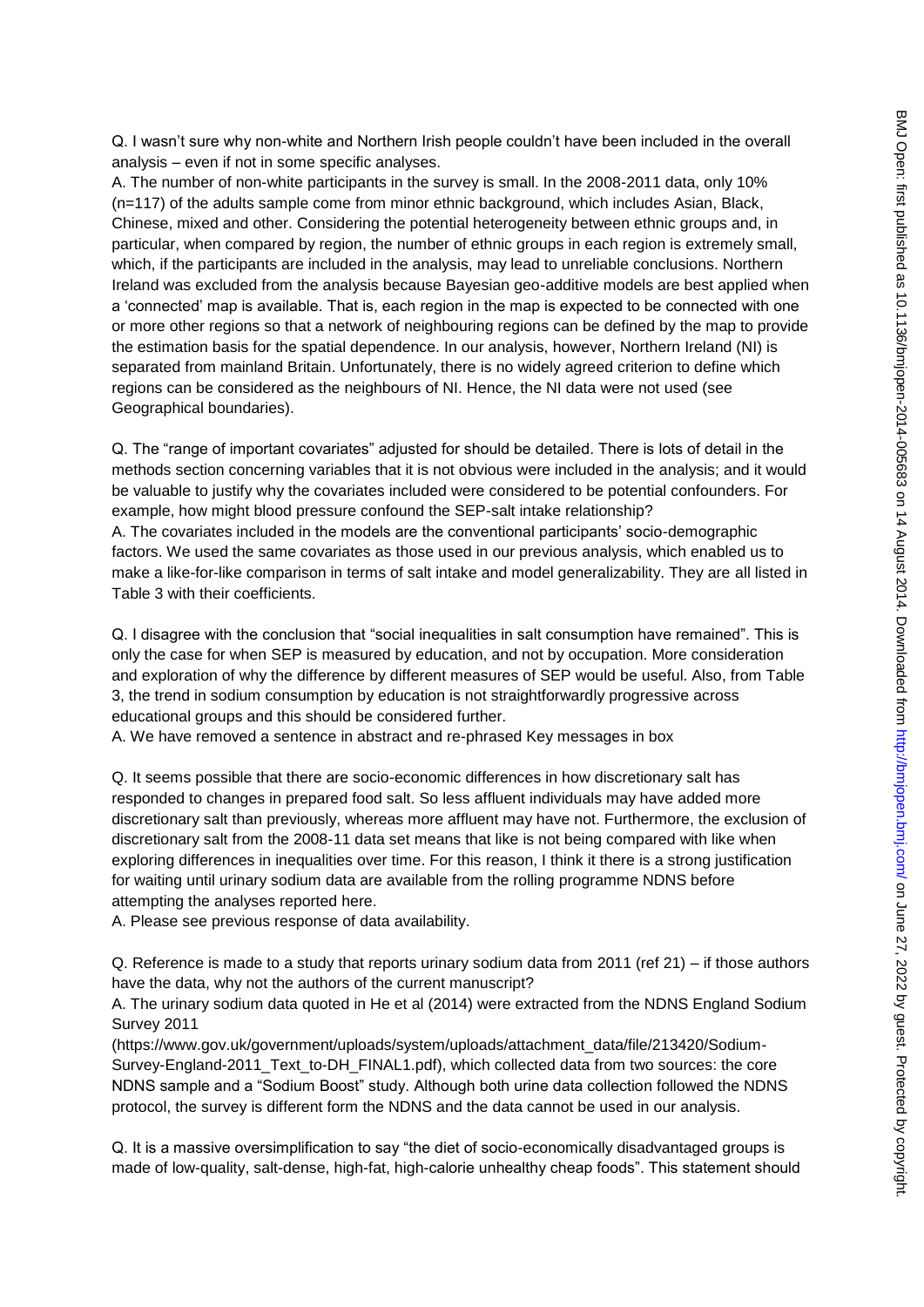be unpacked and referenced. There are certainly socio-economic differences in dietary quality. But this statement is caricature.

A. Whilst the statement may seem a caricature, sufficient evidence is available in the literature to support an oversimplified sentence. We now provide detailed references to support our statement.

Rao M, Afshin A, Singh G, Mozaffarian D. Do healthier foods and diet patterns cost more than less healthy options? A systematic review and meta-analysis. BMJ Open 2013; 3(12):e004277.

Banks J, Marmot M, Oldfield Z, Smith JP. Disease and disadvantage in the United States and in England. JAMA 2006; 295(17):2037-2045.

Kant AK, Graubard BI. Secular trends in the association of socio-economic position with self-reported dietary attributes and biomarkers in the US population: National Health and Nutrition Examination Survey (NHANES) 1971-1975 to NHANES 1999-2002. Public Health Nutr 2007; 10(2):158-167.

Darmon N, Drewnowski A. Does social class predict diet quality? Am J Clin Nutr 2008; 87(5):1107- 1117.

Jetter KM, Cassady DL. The availability and cost of healthier food alternatives. Am J Prev Med 2006; 30(1):38-44.

McDermott AJ, Stephens MB. Cost of eating: whole foods versus convenience foods in a low-income model. Fam Med 2010; 42(4):280-284.

Rehm CD, Monsivais P, Drewnowski A. The quality and monetary value of diets consumed by adults in the United States. Am J Clin Nutr 2011; 94(5):1333-1339.

Q. The relative differences in salt intake reported – 5-6% - seem quite small. Why are they smaller than the 9% difference reported in Australia? How important are such small differences? A. SES difference in salt intake in Britain in 2000-1 varied from 4% (24h urinary sodium in manual occupation) to 9% (24h urinary sodium in low educational attainment). In the present survey participants with low educational attainment had 5.7% higher salt intake. 90% credible intervals suggest these estimates are compatible with each other. The results from Australia, whilst qualitatively concordant with our results, cannot be directly compared to our study because: (a) they studies 2-16 years old children; (b) salt intake patterns and policy interventions differ substantially between the two countries; (c) measures of SES refer to parents (parental income) and primary carers (educational attainment). Nevertheless, 9% average differences are still compatible with our own results. As for the importance of such differences, the 8-year programme in the UK has achieved a 15% reduction in average population salt intake across the board. A 5% difference in salt intake between more and less affluent groups would be equivalent to a third of this effect.

Q. The conclusion could have been stated without doing the work reported. It would be better formulated as a concise response to the aims.

A. We have now added a sentence in Abstract and Conclusions

"Social inequalities in salt intake have not seen a reduction following the national salt reduction programme and still explain more than 5% of salt intake between more and less affluent groups."

Minor comments/typos (line numbers as generated by ScholarOne)

Q. P4, line 47-8. I think there is a typo here and 15% should be 25%? A. The figure 25% is used throughout the rest of the manuscript.

Thank you for pointing this out. 15% is actually right. The rest of the sodium is naturally presented in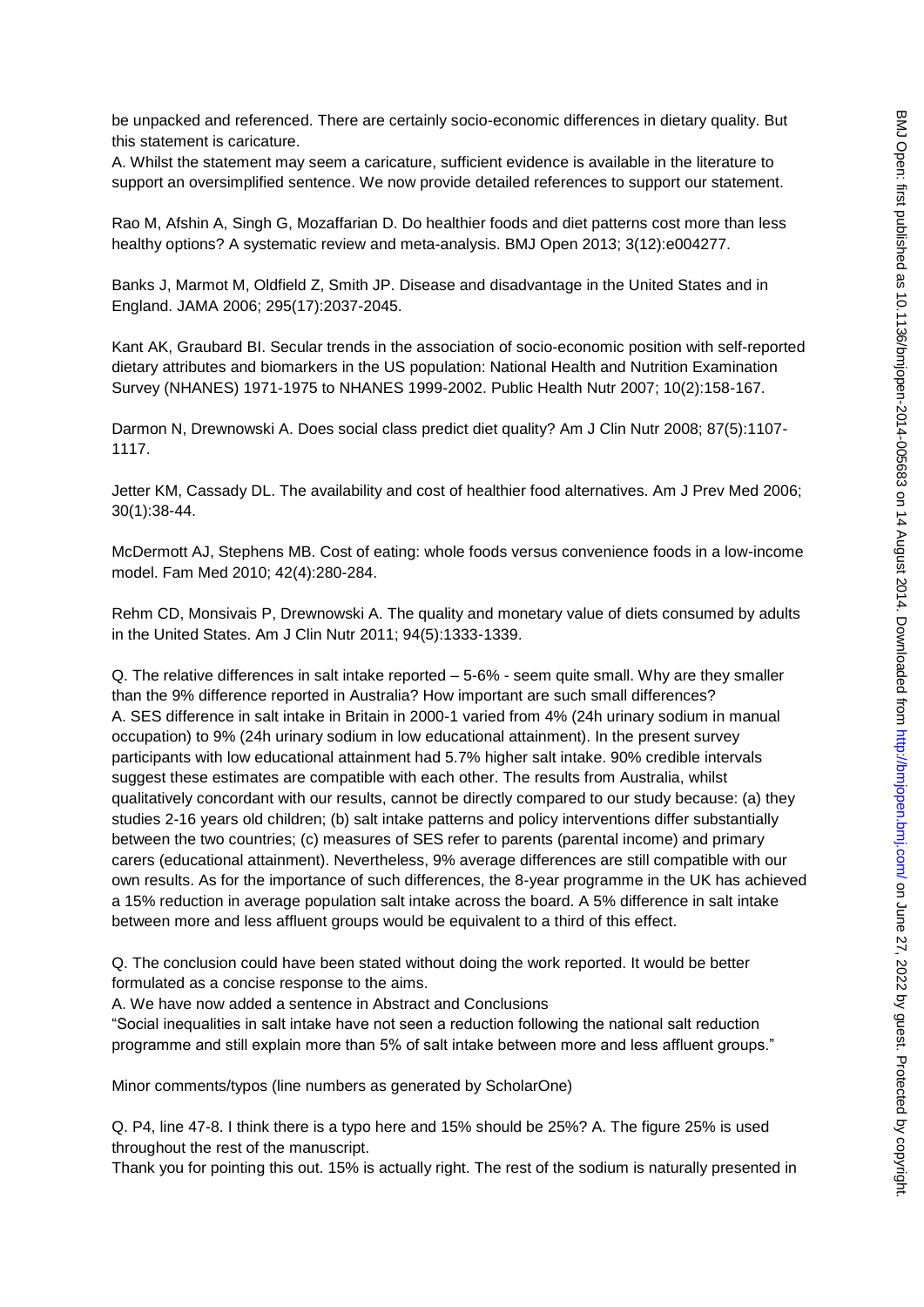food. But the "25%" in line 17, P10 (Strengths and limitations) is a typo and should be read as 15%.

Q. P5, line 24. I think "poor diet" is preferable to "bad diet" – dietary quality is not dichotomous. A. Agreed – changed as suggested

Q. P5, line 33-7. I didn"t understand this sentence. There are words missing, but I wasn"t even sure what the intended meaning was.

A. We are not sure what the reviewer refers to – the text in this section has been altered substantially. We hope the sentences are now clearer.

Q. P6, line 23. Please explain why some people completed 3-day, and others 4-day food diary. A. In the NDNS 2008-11, participants who attended the interview and completed at least three days of the food diary were considered as "fully productive" and were invited to continue the survey. In the entire "fully productive" population (n=3,073, including children), only 2% (n=53) provided a 3-day food diary. This information can be found in the "Methodology" section of the "Bates B, Lennox A, Prentice A, Bates C, Swan G. National Dietary and Nutrition Survey - Headline results from Years 1, 2 and 3 (combined) of the Rolling Programme (2008/2009 – 2010/11). Department of Health, 2012." (Available at http://www.natcen.ac.uk/media/175123/national-diet-and-nutrition-survey-years-1-2-and-3.pdf). Therefore, we included all "fully productive" participants in our analysis.

Q. P7, line 10. There are better references for NS-SEC than NDNS documentation. Please cite the report describing the development of the tool.

A. Thank you. We have added Rose D & Pevalin DJ. The National Statistics Socio-economic Classification: origins, development and use. Palgrave Macmillan, Basingstoke, 2005; pp. 1-120

Q. P7, line 38-9. I presume the outcome of interest was daily sodium intake? A. Thank you – added a short line to make it clear.

Q. P8, line 6-7. Please explain the relevance of "UK Boarders".

A. Thanks for pointing out this typo. This should be UKBORDERS which provides the geographical data of Britain. It now has become part of UK Data Service Census Support.

Q. P8, line 29. What"s the rationale for alpha=0.1 in models? Is this standard?

A. The studies using Bayesian geo-additive models usually employ 80% or 90% credible levels. We used 90% in our last paper on the NDNS 2000-01. Hence, this level was used in this analysis for a like-for-like comparison.

Q. P8, line 55. What is an "observatory map"?

A. Observatory map is a simple graphical description presenting the sodium level by region on a map. The statistics were unadjusted.

Q. P9, line22-23. I don"t understand what is implied by "5-category factors".

A. This is another occupation factor which extended the 3-category factor to 5 levels, which described the occupation status with greater detail. We have now changes "factor" into "occupation".

Q. P11, lines 8-9 and 19. Why are the figures of 1.4g and 0.9g reduction in population salt intake not the same? Aren"t these figures calculated from the same data. I think perhaps you need to clarify throughout that the figures reported from the current data are not total salt intake? A. 1.4g is TOTAL salt reduction, 0.9g refers to DIETARY salt reduction (not including

DISCRETIONARY salt consumption). The data differ from our data mainly in three aspects: 1) the estimation was made upon England data only, while ours was based on England, Wales and Scotland samples; 2) the salt intake was derived from urinary sodium excretion, while ours were estimated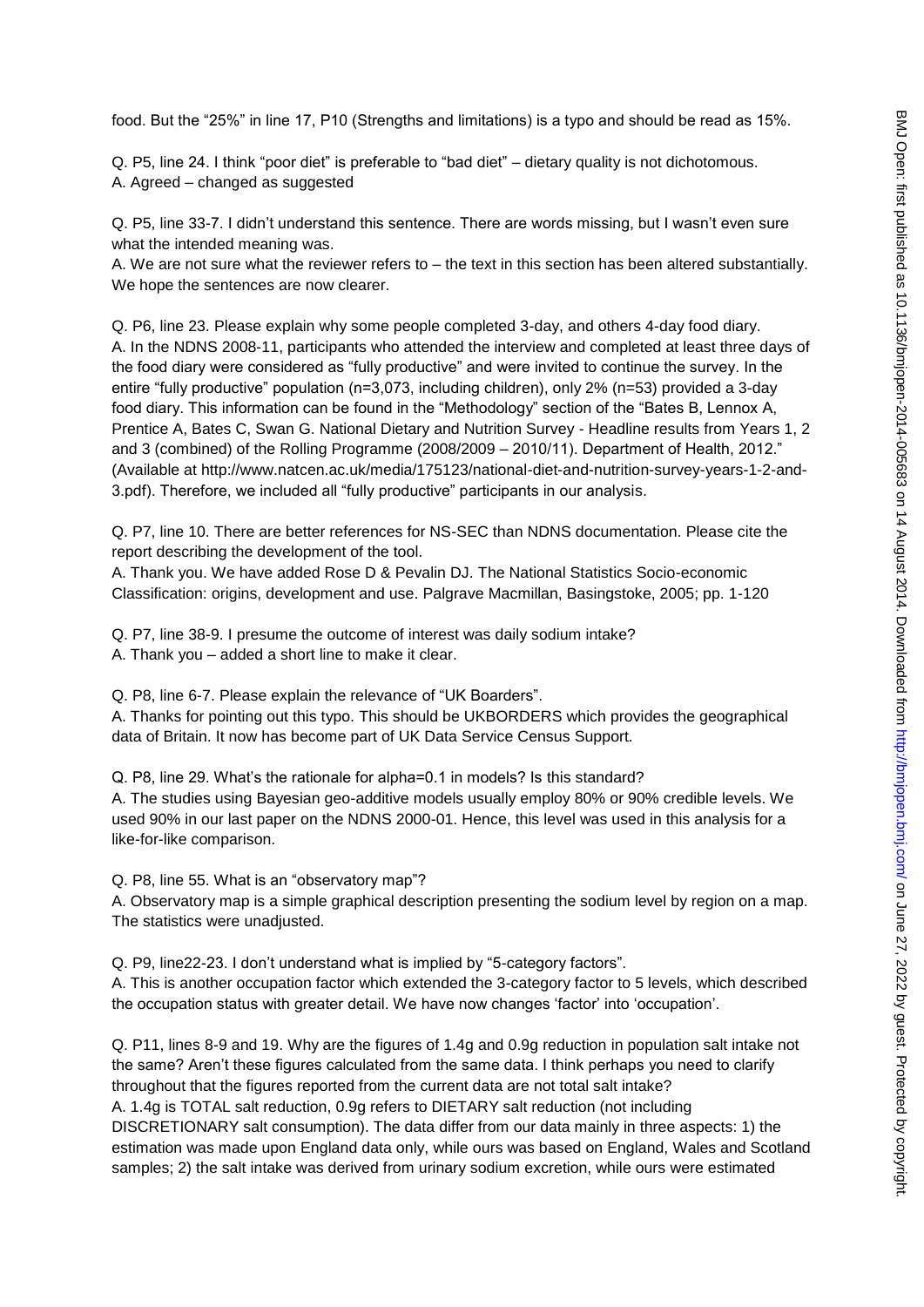using dietary sodium intake. Regardless of other differences, discretionary salt account for most of the gap between dietary (0.9g) and urinary sodium (1.4g) measurements; 3) The urine data in 2011 were actually obtained from the NDNS England Sodium Survey 2011, which collected data from two sources: (a) the core NDNS sample (N=48) and (b) a "Sodium Boost" study (N=552). The urine samples from the core NDNS only accounts for a small proportion of the NDNS population.